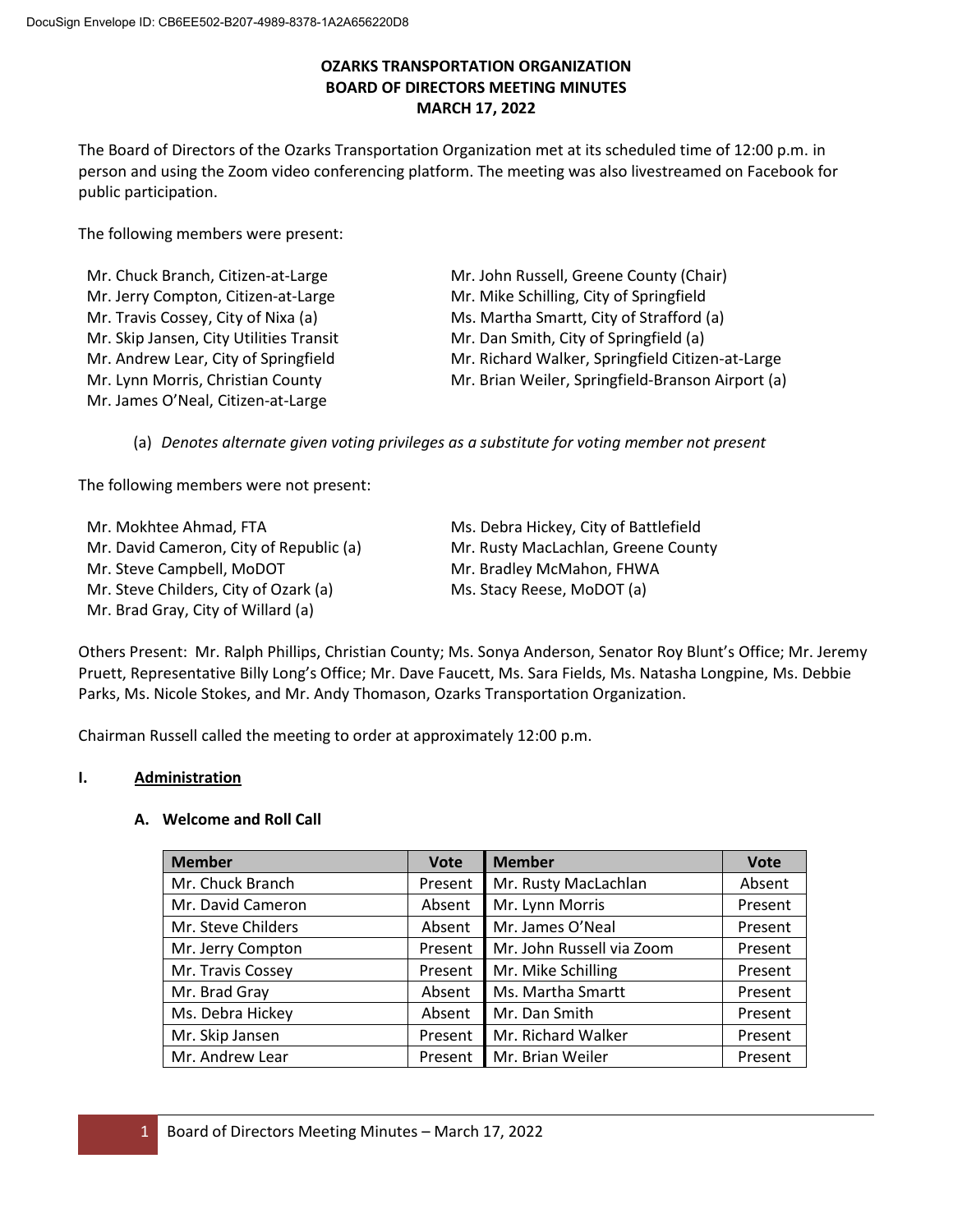A quorum was present.

## **B. Approval of Board of Directors Meeting Agenda**

Mr. Weiler moved to approve the March 17, 2022 agenda. Mr. Lear seconded the motion. Chairman Russell called for a vote of members in attendance and then for a roll call vote of members attending via Zoom.

| Members attending via Zoom | <b>Vote</b> |
|----------------------------|-------------|
| Mr. John Russell           | Ave         |

After calling for a vote of members in attendance and members via Zoom, the motion passed unanimously.

## **C. Approval of January 20, 2022 Minutes**

Mr. Lear moved to approve the minutes from the January 20, 2022 meeting. Mr. Jansen seconded the motion. Chairman Russell called for a vote of members in attendance and then a roll call vote of members attending via Zoom.

| Members attending via Zoom | <b>Vote</b> |
|----------------------------|-------------|
| Mr. John Russell           | Ave         |

After calling for a vote of members in attendance and members via Zoom, the motion passed unanimously.

## **D. Public Comment Period for All Agenda Items**

Chairman Russell advised there were public comments included in the packet. Chairman Russell asked for comments or questions.

## **E. Executive Director's Report**

Ms. Fields reported that a lot of OTO's work lately has been centered around a federal discretionary grant. OTO staff is working with CMT on the I-44 INFRA Grant and are currently waiting for the federal notice to come out. RAISE grants are due in the middle of April.

The OTO Growth Trends report is delayed this year due to the Census data being released late.

OTO staff are currently wrapping up the Chadwick Flyer Crossing Study across US 65 in Christian County. Staff are also working on selecting an engineer for construction of the Chadwick Flyer Trail at the Lake Springfield and City Utilities property on the former rail line. Construction is targeted to be in 2023 for the 1.2-mile section.

The DED has a request for information for ARPA funds. OTO has put in a funding request for the Chadwick Flyer overpass as well as a request for the City of Springfield's portion.

The Board of Directors had requested a 5-year funding plan for Ozark Greenways' operation. In the past 2 years, OTO has funded them at \$50,000 a year and are exploring ways to continue that funding. Staff will submit a plan to the Executive Committee in April with an identified funding source and amount.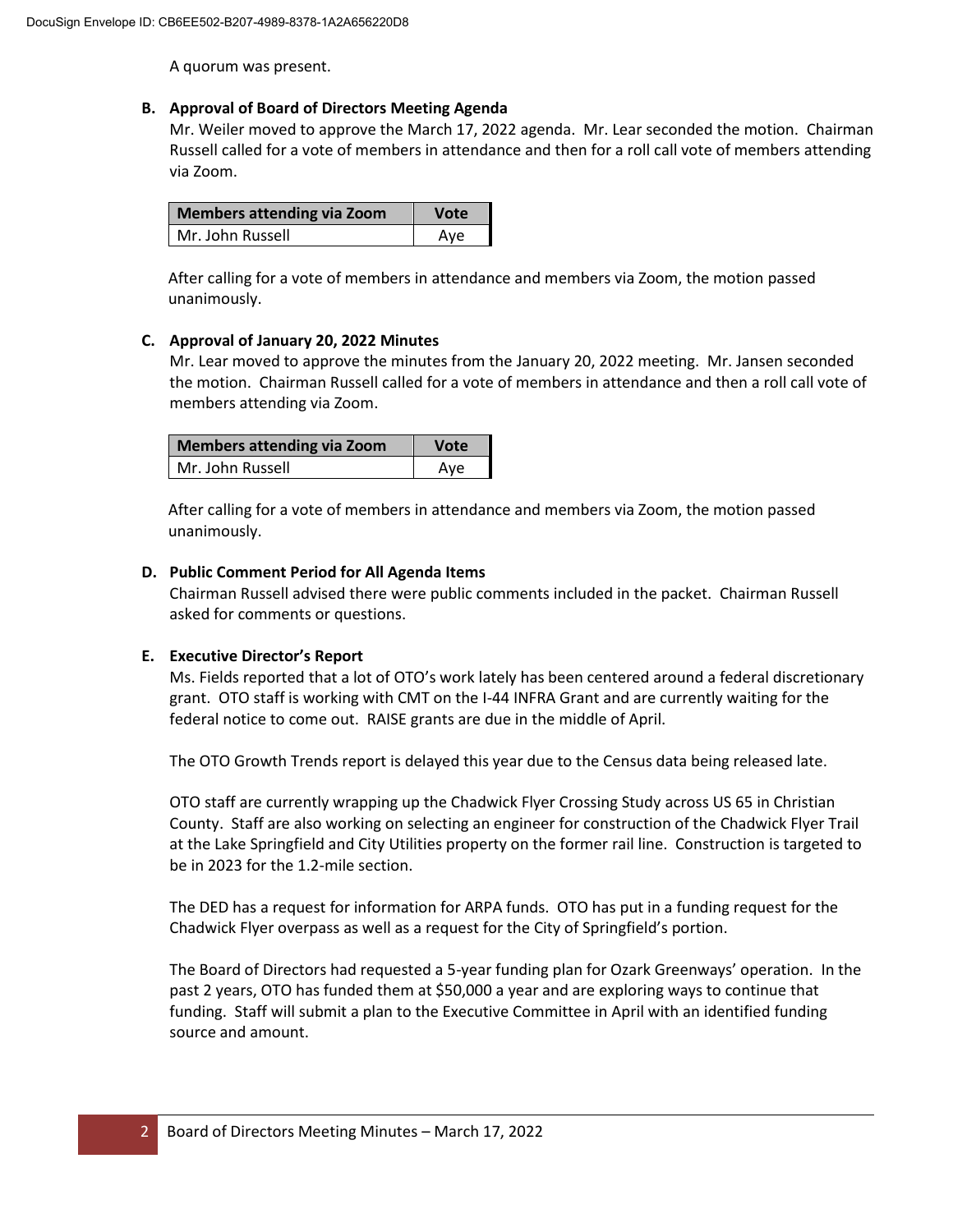Staff are continuing to work on next year's budget which should be presented at the next Board meeting. One highlight of the budget, OTO anticipates continuing funding studies of some kind. One possibility would be the FF extension. RAISE Grants will be considered again next year. Staff is requesting input from the Board of Directors for study ideas.

OTO is implementing new TIP software. The next round of the TIP will look different.

Staff continue to monitor the Bipartisan Infrastructure Law funding amounts and implementation. Ms. Fields serves as the Policy Committee Chair for the Association of MPOs. Their primary task is advising the DOT on the best way to implement some of the policies. They also monitor the discretionary programs and notices of funding availability.

The North Highway 13 Study is currently out for online public meeting. The consultants wrapped up their study with 5 to 7 alternative options for the interchange and improvements to that corridor. They are all on the website North13Study.com with a survey open until Monday, March 21st where the public can make suggestions. This interchange is included in the I-44 INFRA Grant.

The FF Study in Battlefield is kicking off this week. The study is working towards what the road would look like, what it would function like, and what the access would look like.

# **F. MoDOT Update**

MoDOT staff were unable to attend, so Ms. Fields shared an update provided by Steve Campbell with MoDOT. MoDOT's primary focus is to deliver the Construction Program. There were already a lot of projects within the STIP which require design, right of way, and construction. MoDOT continues to work on a draft Statewide Transportation Improvement Program with an expected completion date in May. It will then be open for public comment with adoption following in July.

In the Southwest District for FY 2022 to-date, they have awarded \$115 million worth of projects which averages 1.8% over their estimated costs.

MoDOT will be letting the Long Creek Bridge in April. MoDOT has added a new Project Manager to the team which will put them at 6, though still 3 short of what they need. MoDOT's biggest challenge is turnover. Operations staff are hopeful the snow is over and will start working on litter pickup.

## **G. Legislative Reports**

Ms. Anderson with Senator Blunt's Office stated the government has been operating under a continuing resolution which was set to expire last Friday. The House and Senate passed an appropriations bill and the President signed it on Tuesday. This was a \$1.5 trillion Bill that funds the government through September 2022. It also includes \$782 billion in defense funding which is a 6% increase over FY 2021. Senator Blunt helped secure approximately \$265 million for projects that are specific to Missouri. As far as the Department of Transportation as a whole, this bill includes \$775 million for RAISE Grants, \$350 million for essential air services, \$18.5 billion for federal aviation, and \$60.7 billion for the Federal Highway Administration. This legislation also includes \$486 million for the Reconnect Pilot Program that will help underserved areas have access to broadband. RAISE Grant applications are due April 15<sup>th</sup>. Ms. Fields and Ms. Anderson have been keeping in contact regarding OTO's RAISE Grant application. The Appropriations Bill included \$14 billion in aid for Ukraine.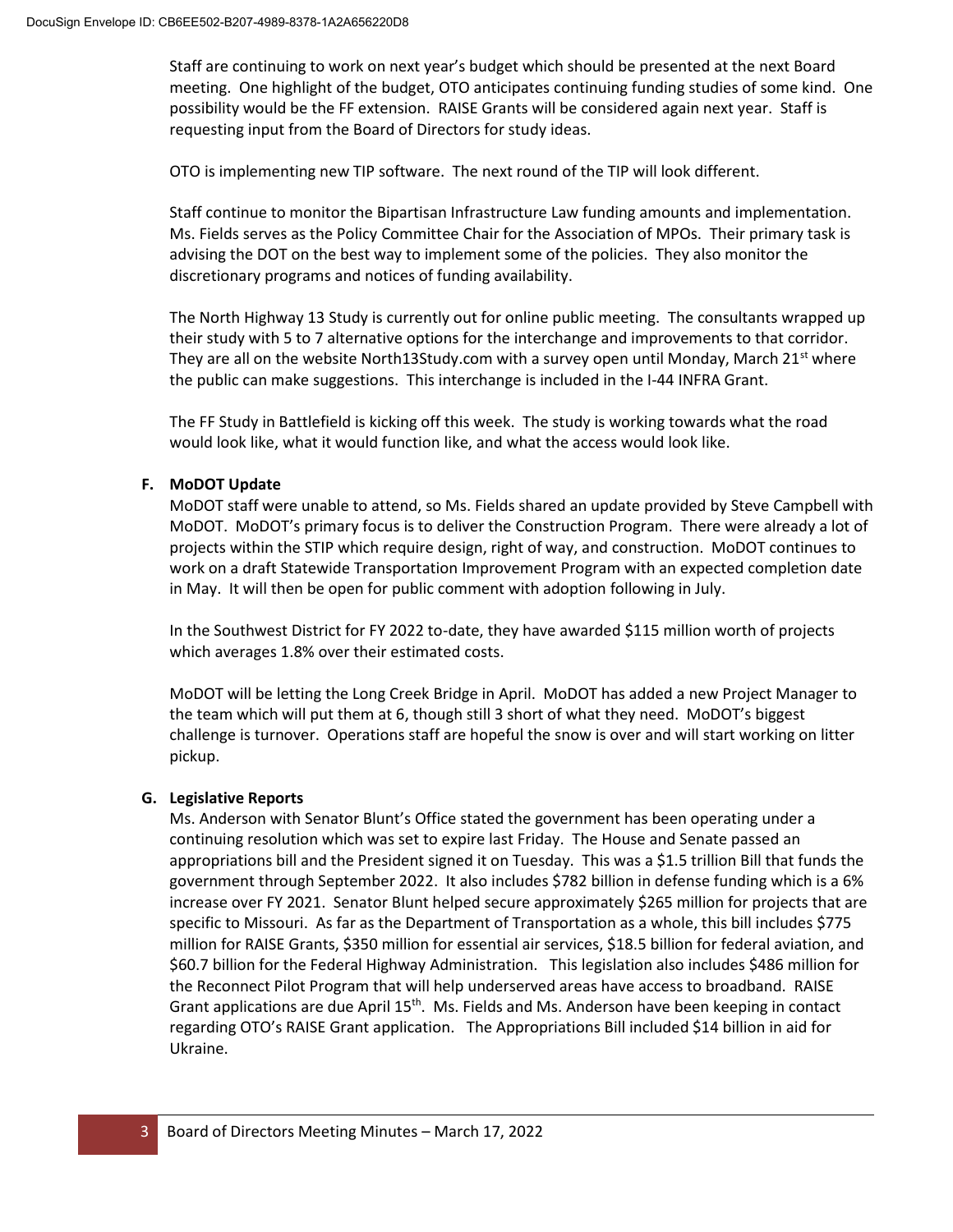Mr. Pruett with US Representative Long's Office shared the government is no longer under the continuing resolution. The government is funded until September. In September, the process will probably start over again. There were transportation earmarks that were submitted through the House Bill and passed through the House Bill. The Senate created their own version of the transportation earmarks portion of the Bill. All of the transportation earmarks that were passed through the House were never touched by the Senate so all of them were dropped.

# **III. New Business**

# **A. Financial Statements for 2nd Quarter 2021-2022 Budget Year**

Mr. Cossey stated that included for consideration were the second quarter financial statements for the 2021-2022 budget year. This period includes October 1, 2021 through December 31, 2021. The second quarter expenses total 34.1 percent of budget. The revenue was 42.8 percent of budget. Mr. Cossey highlighted the OTO Operational Financial Statements and the OTO UPWP Financial Statements for the Board of Directors.

Mr. Lear made a motion to accept the Second Quarter Financial Statements for the 2021-2022 Budget Year. Ms. Smartt seconded the motion. Chairman Russell called for a vote of members in attendance and then for a roll call vote of members attending via Zoom.

| Members attending via Zoom | Vote |
|----------------------------|------|
| Mr. John Russell           | Ave  |

After calling for a vote of members in attendance and members via Zoom, the motion passed unanimously.

## **B. FY 2022-2025 TIP Amendment Four**

Ms. Longpine reported that four items were included as part of Amendment Four to the FY 2022- 2025 Transportation Improvement Program.

- 1. \*New\* Farm Road 223 Bridge Replacement over Little Sac River (GR2210-22A4) Greene County is adding a project using BRO funding to replace a bridge over Little Sac River for a total programmed amount of \$660, 000.
- 2. \*New\* Greene County Bridge Projects on FR 102/150/171 (GR2211-22A4) Greene County is adding a bundle of bridge projects using BRO funding for a total programmed amount of \$735,000:
	- Farm Road 102 Replacement over branch of S. Dry Sac River (\$300,000)
	- Farm Road 150 Replacement over Wilson's Creek (\$360,000)
	- Farm Road 171 Rehabilitation/Repair over the Little Sac River (\$75,000)
- 3. \*Revised\* Scoping for safety & Operational Improvements on Sunshine St (SP1802-22A4) Changing the scope from Glenstone to Bedford to Glenstone to Farm Road 199 and removing funding from FY 2025 in the amount of \$2,000 for a new total programmed amount of \$6,000.
- 4. \*Revised\* Chestnut Expressway Safety Scoping (SP1812-22A4) Changing the scope from Kansas Expressway to Glenstone to I-44 to Glenstone, with no change in the programmed amount.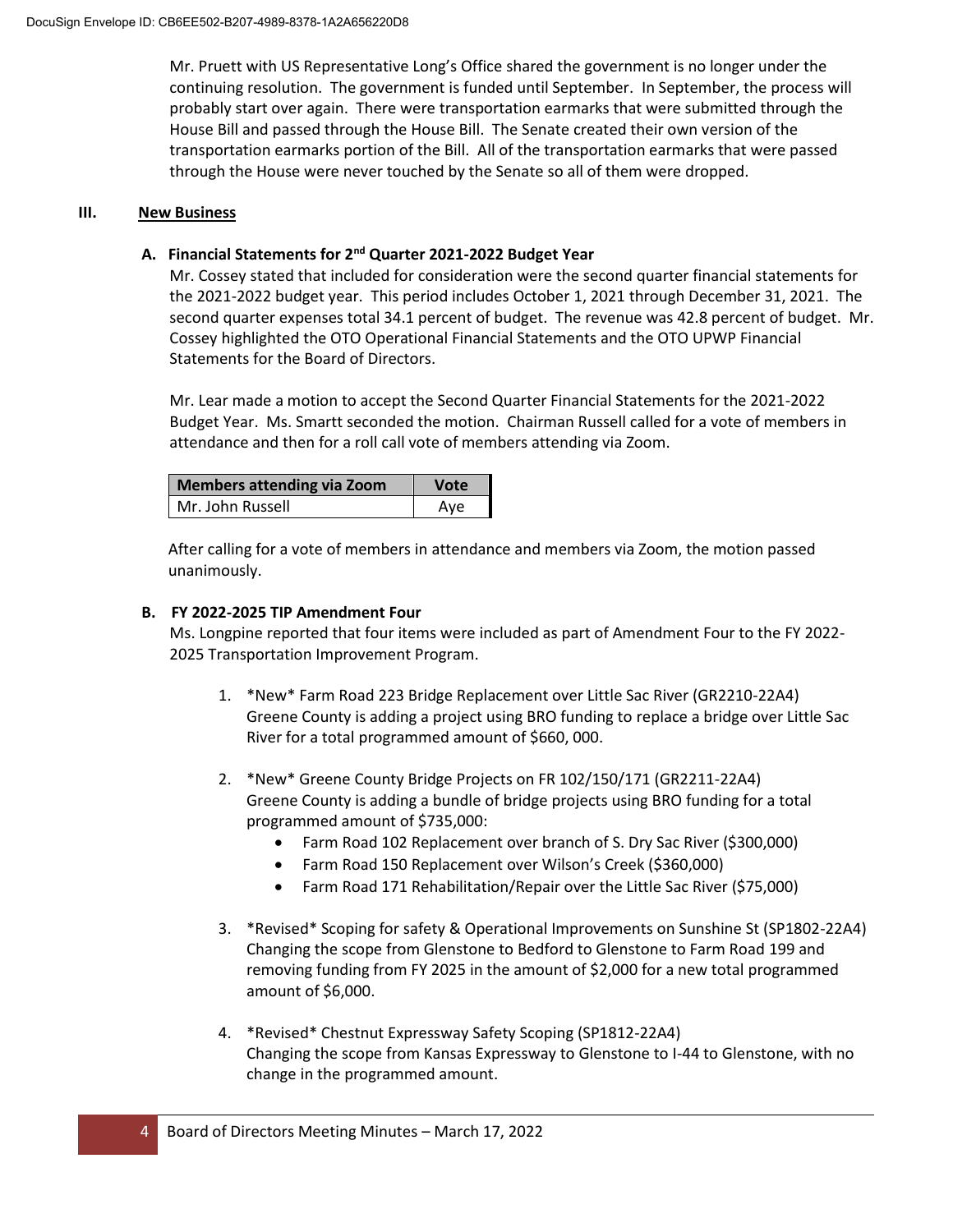Mr. Cossey made a motion to approve Amendment 4 to the FY 2022-2025 Transportation Improvement Program. Mr. Smith seconded the motion. Chairman Russell called for a vote of members in attendance and then for a roll call vote of members attending via Zoom.

| <b>Members attending via Zoom</b> | <b>Vote</b> |
|-----------------------------------|-------------|
| Mr. John Russell                  | Ave         |

After calling for a vote of members in attendance and members via Zoom, the motion passed unanimously.

### **C. Overview of the Bipartisan Infrastructure Law (IIJA)**

Ms. Longpine shared that the Bipartisan Infrastructure Law, also known as the Infrastructure Investment and Jobs Act, was signed into law on November 15, 2021. This bill reauthorized the surface transportation program, as well as created several new programs to provide investments in a variety of infrastructure. Ms. Longpine provided an overview of the relevant provisions contained in the Bipartisan Infrastructure Law.

This was informational only. No action required.

## **D. OTO 2023-2027 Recommended STIP Project List**

Ms. Fields reported that each year following the OTO annual project prioritization, MoDOT works to develop cost estimates for projects to work toward programming said projects. Once estimates are developed and the amount of available funding is projected, local MoDOT staff works with the Technical Planning Committee to determine the best and most feasible projects to program with available funds. MoDOT will consider OTO's Recommended STIP Project List when developing the FY 2023-2027 Draft Statewide Transportation Improvement Program. The Draft is typically published for public comment in May and the Missouri Highways and Transportation Commission will adopt the STIP in July. The Draft will be provided as soon as available. Ms. Fields reviewed OTO's Recommended STIP Project List.

This was informational only. No action required.

#### **E. Federal Discretionary Grant Support**

Ms. Fields stated the USDOT announced the Notice of Funding Availability for the Rebuilding Americas Infrastructure and Sustainability and Equity (RAISE) Grants in February and is expected to release the Infrastructure for Rebuilding America (INFRA) notice soon. It is expected that several other programs will run concurrently with INFRA.

The Ozarks Transportation Organization is contracting with Crawford, Murphy, & Tilley (CMT) to prepare a grant for rebuilding, improving safety, improving pedestrian connections, and adding capacity to I-44, branded as FIX I-44. Generally, the project is planned to be over \$120 million with a request of approximately \$70 million. The project will also include the I-44/13 interchange improvement project. As OTO continues to work through the details, the scope and costs are evolving. MoDOT will be the project applicant.

OTO is also working with the City of Republic to apply for a RAISE Grant for the MM Corridor of Opportunity. OTO staff is writing the grant application. The request will be for a grant of \$25 million for a \$55 million project that will realign MM with an overpass for the BNSF railroad, as well as create